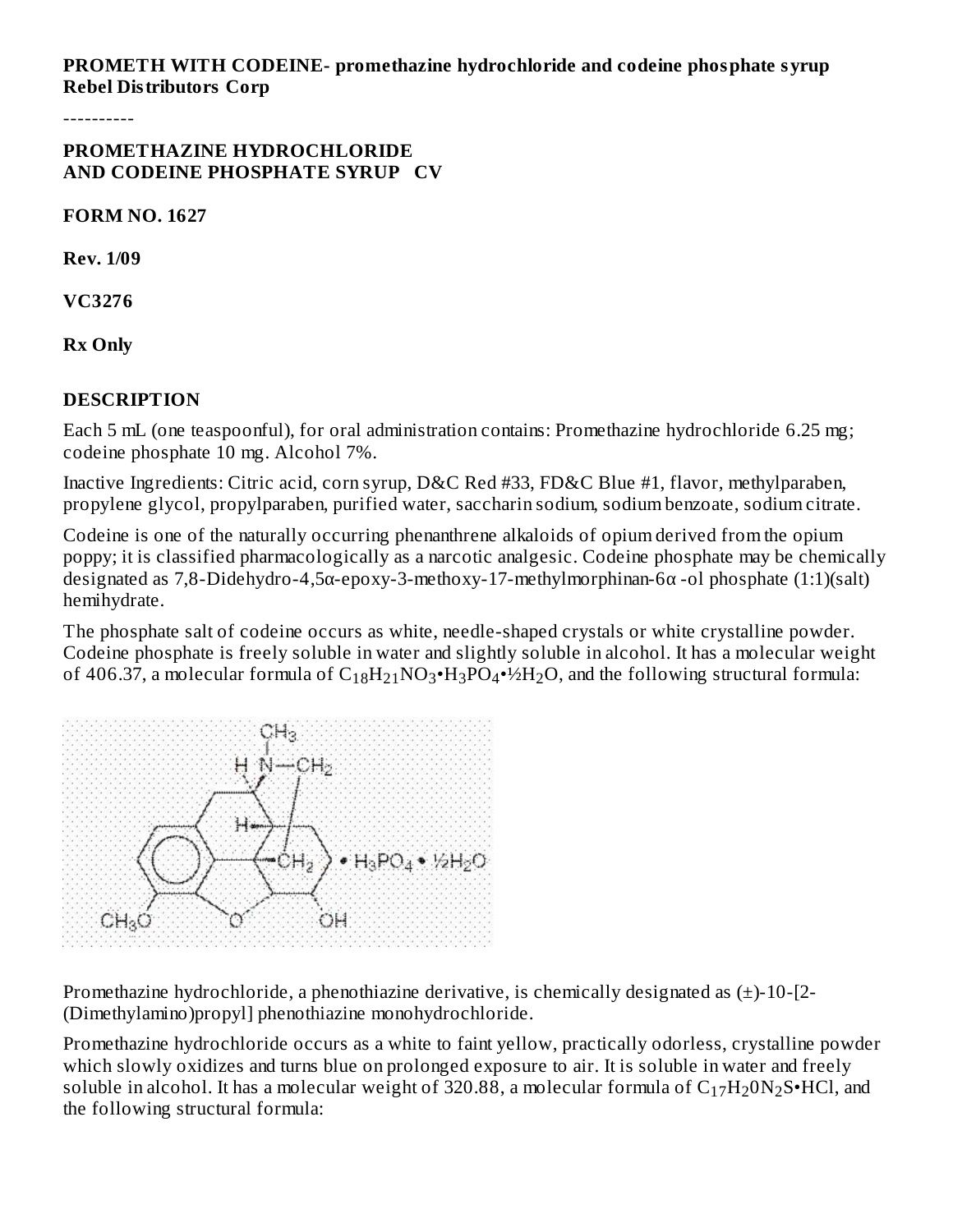

### **CLINICAL PHARMACOLOGY**

**Codeine:** Narcotic analgesics, including codeine, exert their primary effects on the central nervous system and gastrointestinal tract. The analgesic effects of codeine are due to its central action; however, the precise sites of action have not been determined, and the mechanisms involved appear to be quite complex. Codeine resembles morphine both structurally and pharmacologically, but its actions at the doses of codeine used therapeutically are milder, with less sedation, respiratory depression and gastrointestinal, urinary, and pupillary effects. Codeine produces an increase in biliary tract pressure, but less than morphine or meperidine. Codeine is less constipating than morphine.

Codeine has good antitussive activity, although less than that of morphine at equal doses. It is used in preference to morphine, because side effects are infrequent at the usual antitussive dose of codeine.

Codeine in oral therapeutic dosage does not usually exert major effects on the cardiovascular system.

Narcotic analgesics may cause nausea and vomiting by stimulating the chemoreceptor trigger zone (CTZ); however, they also depress the vomiting center, so that subsequent doses are unlikely to produce vomiting. Nausea is minimal after usual oral doses of codeine.

Narcotic analgesics cause histamine release, which appears to be responsible for wheals or urticaria sometimes seen at the site of injection on parenteral administration. Histamine release may also produce dilation of cutaneous blood vessels, with resultant flushing of the face and neck, pruritus, and sweating.

Codeine and its salts are well absorbed following both oral and parenteral administration. Codeine is about 2/3 as effective orally as parenterally. Codeine is metabolized primarily in the liver by enzymes of the endoplasmic reticulum, where it undergoes O-demethylation, N-demethylation, and partial conjugation with glucuronic acid. The drug is excreted primarily in the urine, largely as inactive metabolites and small amounts of free and conjugated morphine. Negligible amounts of codeine and its metabolites are found in the feces.

Following oral or subcutaneous administration of codeine, the onset of analgesia occurs within 15 to 30 minutes and lasts for four to six hours.

The cough-depressing action, in animal studies, was observed to occur 15 minutes after oral administration of codeine, peak action at 45 to 60 minutes after ingestion. The duration of action, which is dose-dependent, usually did not exceed 3 hours.

**Promethazine:** Promethazine is a phenothiazine derivative which differs structurally from the antipsychotic phenothiazines by the presence of a branched side chain and no ring substitution. It is thought that this configuration is responsible for its relative lack (1/10 that of chlorpromazine) of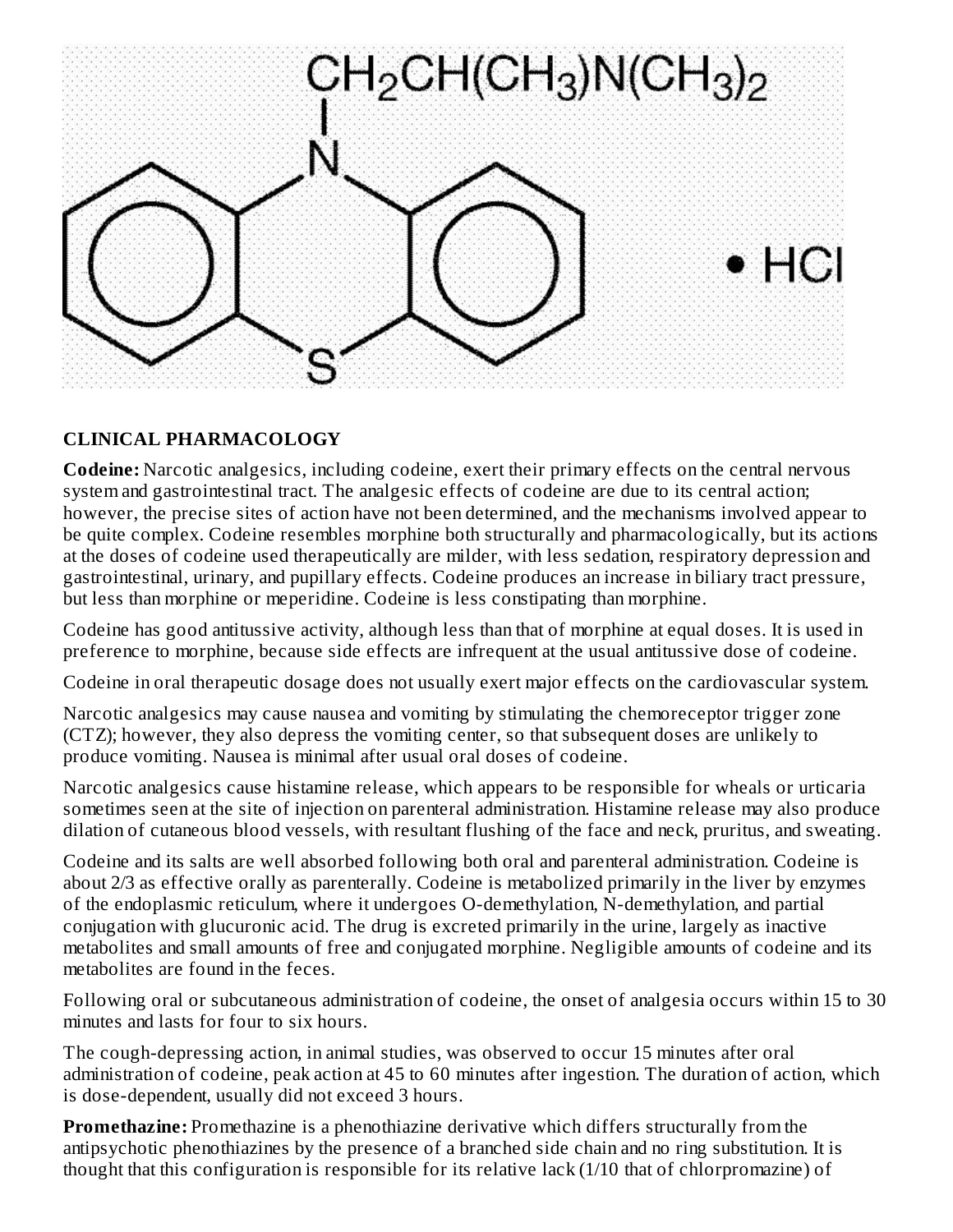dopamine antagonist properties.

Promethazine is an H1 receptor blocking agent. In addition to its antihistaminic action, it provides clinically useful sedative and antiemetic effects.

Promethazine is well absorbed from the gastrointestinal tract. Clinical effects are apparent within 20 minutes after oral administration and generally last four to six hours, although they may persist as long as 12 hours. Promethazine is metabolized by the liver to a variety of compounds; the sulfoxides of promethazine and N-demethylpromethazine are the predominant metabolites appearing in the urine.

### **INDICATIONS AND USAGE**

Promethazine hydrochloride and codeine phosphate syrup is indicated for the temporary relief of coughs and upper respiratory symptoms associated with allergy or the common cold.

### **CONTRAINDICATIONS**

The combination of promethazine hydrochloride and codeine phosphate is contraindicated in pediatric patients less than 6 years of age, because the combination may cause fatal respiratory depression in this age population.

Codeine is contraindicated in patients with a known hypersensitivity to the drug.

Promethazine is contraindicated in comatose states, and in individuals known to be hypersensitive or to have had an idiosyncratic reaction to promethazine or to other

phenothiazines.

Antihistamines and codeine are both contraindicated for use in the treatment of lower respiratory tract symptoms, including asthma.

### **WARNINGS**

### **BOXED WARNINGS**

**The combination of promethazine hydrochloride and codeine phosphate is contraindicated in pediatric patients less than 6 years of age. Concomitant administration of promethazine products with other respiratory depressants has an association with respiratory depression, and sometimes death, in pediatric patients.Postmarketing cas es of respiratory depression, including fatalities, have been reported with us e of promethazine hydrochloride in pediatric patients less than 2 years of age. A wide range of weight-bas ed dos es of promethazine hydrochloride have resulted in respiratory depression in thes e patients.**

**Codeine:** Dosage of codeine SHOULD NOT BE INCREASED if cough fails to respond; an unresponsive cough should be reevaluated in 5 days or sooner for possible underlying pathology, such as foreign body or lower respiratory tract disease.

Codeine may cause or aggravate constipation.

Respiratory depression leading to arrest, coma, and death has occurred with the use of codeine antitussives in young children, particularly in the under-one-year infants whose ability to deactivate the drug is not fully developed.

Administration of codeine may be accompanied by histamine release and should be used with caution in atopic children.

Head Injury And Increased Intracranial Pressure: The respiratory-depressant effects of narcotic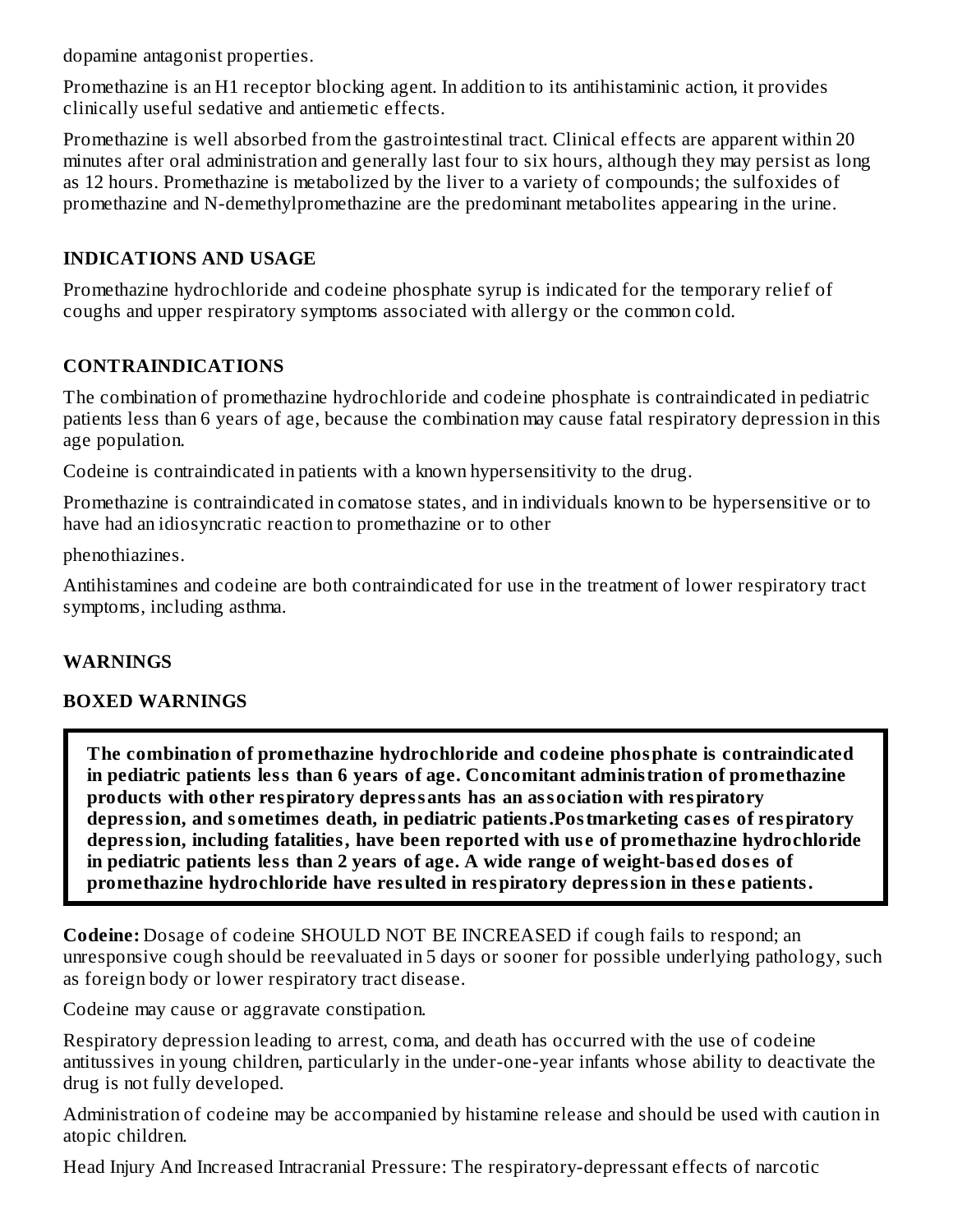analgesics and their capacity to elevate cerebrospinal fluid pressure may be markedly exaggerated in the presence of head injury, intracranial lesions or a preexisting increase in intracranial pressure. Narcotics may produce adverse reactions which may obscure the clinical course of patients with head injuries.

Asthma And Other Respiratory Conditions: Narcotic analgesics or cough suppressants, including codeine, should not be used in asthmatic patients (see CONTRAINDICATIONS). Nor should they be used in acute febrile illness associated with productive cough or in chronic respiratory disease where interference with ability to clear the tracheobronchial tree of secretions would have a deleterious effect on the patient's respiratory function.

Hypotensive Effect: Codeine may produce orthostatic hypotension in ambulatory patients.

## **Promethazine:**

CNS Depression - Promethazine may impair the mental and/or physical abilities required for the performance of potentially hazardous tasks, such as driving a vehicle or operating machinery. The impairment may be amplified by concomitant use of other central-nervous-system depressants such as alcohol, sedatives/hypnotics (including barbiturates), narcotics, narcotic analgesics, general anesthetics, tricyclic antidepressants, and tranquilizers; therefore such agents should either be eliminated or given in reduced dosage in the presence of promethazine HCl (see PRECAUTIONS-Information for Patients and Drug Interactions).

Respiratory Depression - Promethazine may lead to potentially fatal respiratory depression.

Use of Promethazine in patients with compromised respiratory function (e.g., COPD, sleep apnea) should be avoided.

Lower Seizure Threshold - Promethazine may lower seizure threshold. It should be used with caution in persons with seizure disorders or in persons who are using concomitant medications, such as narcotics or local anesthetics, which may also affect seizure threshold.

Bone-Marrow Depression - Promethazine should be used with caution in patients with bone-marrow depression. Leukopenia and agranulocytosis have been reported, usually when promethazine HCl has been used in association with other known marrow-toxic agents.

Neuroleptic Malignant Syndrome - A potentially fatal symptom complex sometimes referred to as Neuroleptic Malignant Syndrome (NMS) has been reported in association with promethazine HCl alone or in combination with antipsychotic drugs. Clinical manifestations of NMS are hyperpyrexia, muscle rigidity, altered mental status and evidence of autonomic instability (irregular pulse or blood pressure, tachycardia, diaphoresis and cardiac dysrhythmias).

The diagnostic evaluation of patients with this syndrome is complicated. In arriving at a diagnosis, it is important to identify cases where the clinical presentation includes both serious medical illness (e.g. pneumonia, systemic infection, etc.) and untreated or inadequately treated extrapyramidal signs and symptoms (EPS). Other important considerations in the differential diagnosis include central anticholinergic toxicity, heat stroke, drug fever and primary central nervous system (CNS) pathology.

The management of NMS should include 1) immediate discontinuation of promethazine HCl, antipsychotic drugs, if any, and other drugs not essential to concurrent therapy, 2) intensive symptomatic treatment and medical monitoring, and 3) treatment of any concomitant serious medical problems for which specific treatments are available. There is no general agreement about specific pharmacological treatment regimens for uncomplicated NMS.

Since recurrences of NMS have been reported with phenothiazines, the reintroduction of

promethazine HCl should be carefully considered.

Use In Pediatric Patients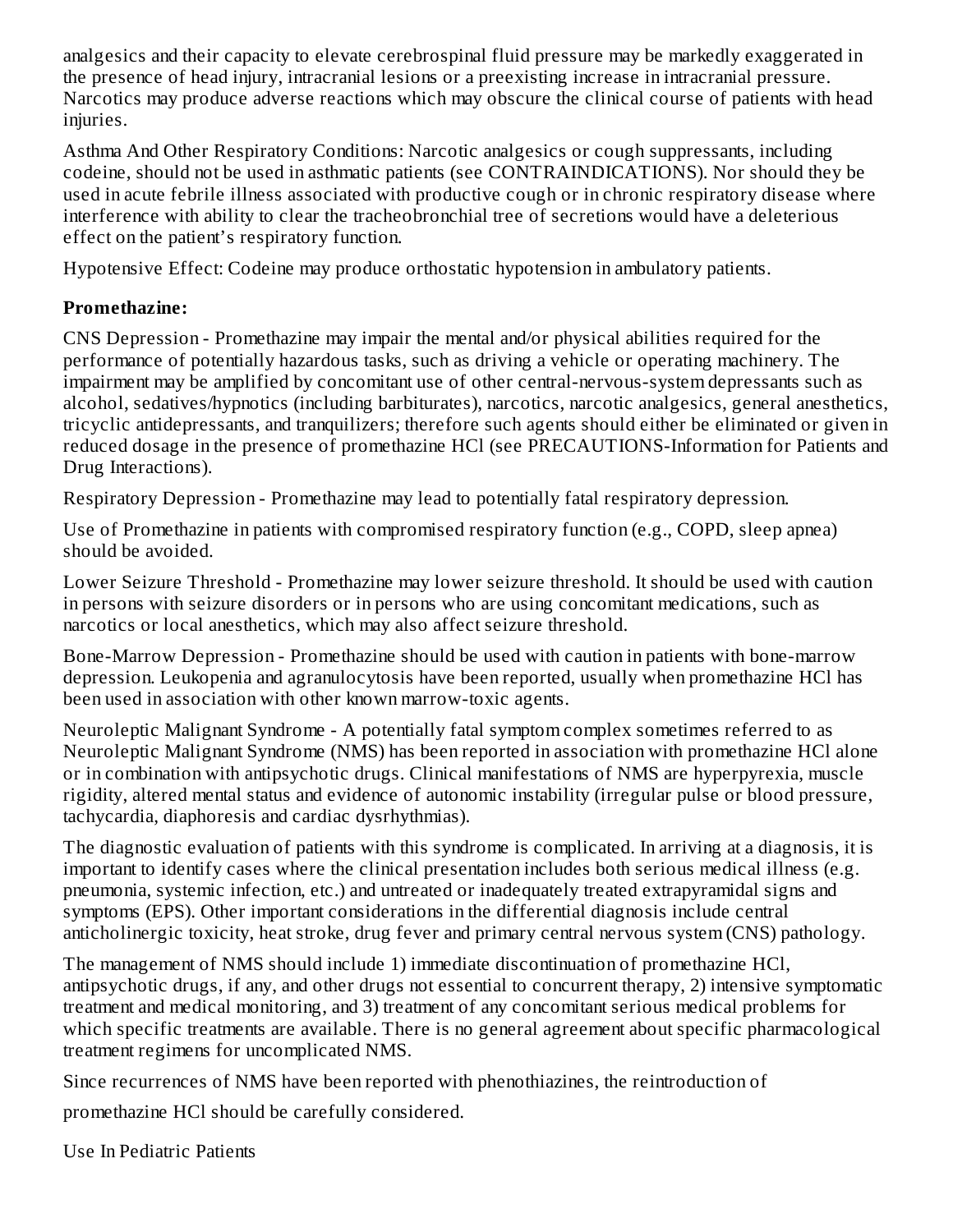**The combination of promethazine hydrochloride and codeine phosphate is contraindicated in pediatric patients less than 6 years of age. Concomitant administration of promethazine products with other respiratory depressants has an association with respiratory depression, and sometimes death, in pediatric patients. The association does not directly relate to individualized weight-bas ed dosing, which might otherwis e permit safe administration.**

Excessively large dosages of antihistamines, including promethazine hydrochloride, in pediatric patients may cause sudden death (see OVERDOSAGE). Hallucinations and convulsions have occurred with therapeutic doses and overdoses of promethazine hydrochloride in pediatric patients. In pediatric patients who are acutely ill associated with dehydration, there is an increased susceptibility to dystonias with the use of promethazine HCl.

Other Considerations

Administration of promethazine has been associated with reported cholestatic jaundice.

# **PRECAUTIONS**

Animal reproduction studies have not been conducted with the drug combination-promethazine and codeine. It is not known whether this drug combination can cause fetal harm when administered to a pregnant woman or can affect reproduction capacity. Promethazine hydrochloride and codeine phosphate should be given to a pregnant woman only if clearly needed.

# **General**

Narcotic analgesics, including codeine, should be administered with caution and the initial dose reduced in patients with acute abdominal conditions, convulsive disorders, significant hepatic or renal impairment, fever, hypothyroidism, Addison's disease, ulcerative colitis, prostatic hypertrophy, in patients with recent gastrointestinal or urinary tract surgery, and in the very young or elderly or debilitated patients.

Drugs having anticholinergic properties should be used with caution in patients with

narrow-angle glaucoma, prostatic hypertrophy, stenosing peptic ulcer, pyloroduodenal

obstruction, and bladder-neck obstruction.

Promethazine should be used cautiously in persons with cardiovascular disease or with impairment of liver function.

Ultra-rapid Metabolizers of Codeine

Some individuals may be ultra-rapid metabolizers due to a specific CYP2D6\*2x2 genotype. These individuals convert codeine into its a active metabolite, morphine, more rapidly and completely than other people. This rapid conversion results in higher than expected serum morphine levels. Even at labeled dosage regiments, individuals who are ultra-rapid metabolizers may experience overdose symptoms such as extreme sleepiness, confusion, and shallow breathing.

The prevalence of this CYP2D6 phenotype varies widely and has been estimated at 0.5 to 1% in Chinese and Japanese, 0.5 to 1% in Hispanics, 1-10% in Caucasians, 3% in African Americans, and 16- 28% in North Africans, Ethiopians and Arabs. Data is not available for other ethnic groups.

When physicians prescribe codeine-containing drugs, they should choose the lowest effective dose for the shortest period of time and should inform their patients about these risks and the signs of morphine overdose. (See Precautions-Nursing Mothers).

# **Information for Patients**

Patients should be advised to measure Promethazine with Codeine Oral Solution with an accurate measuring device. A household teaspoon is not an accurate measuring device and could lead to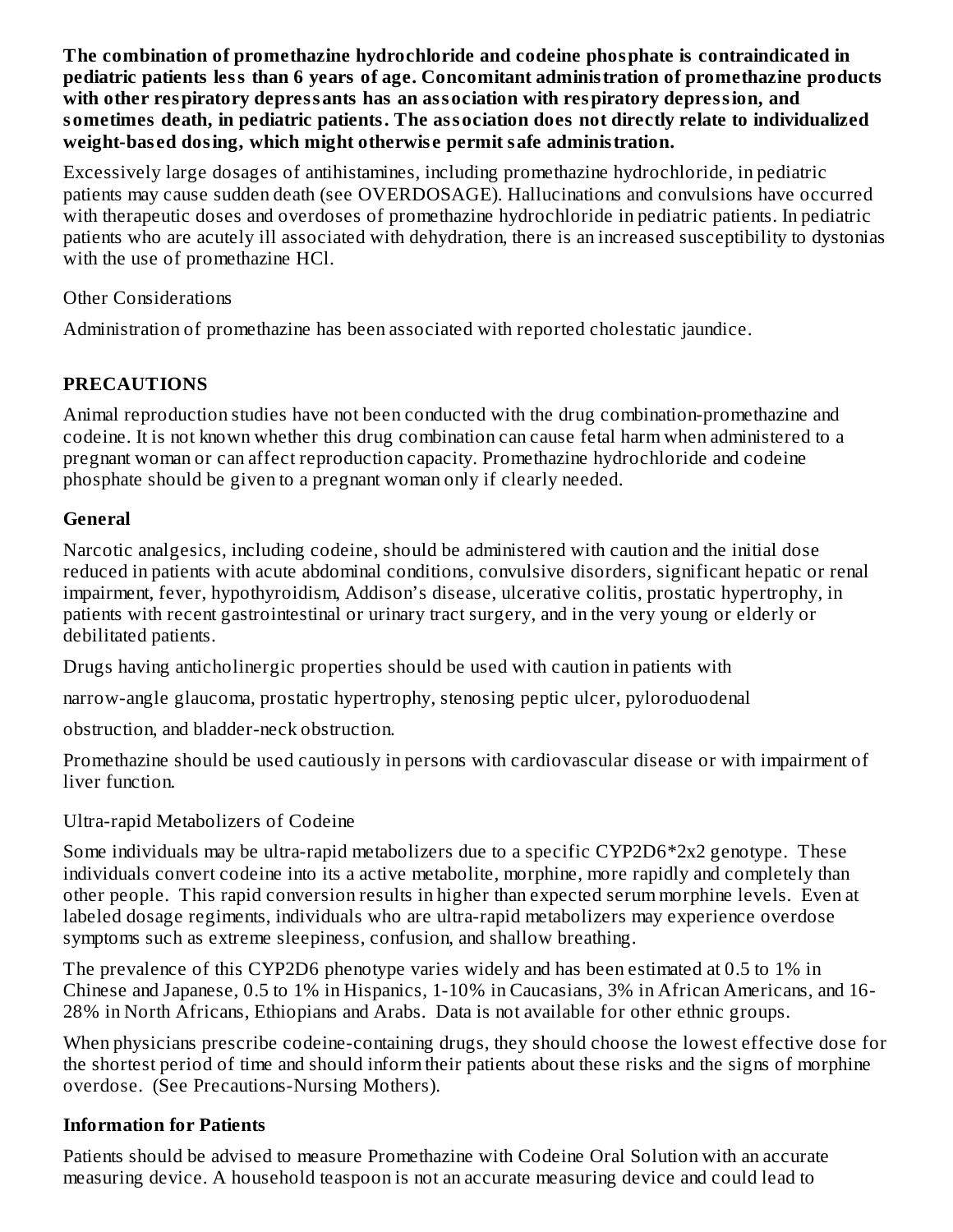overdosage, especially when a half a teaspoon is measured. A pharmacist can recommend an appropriate measuring device and can provide instructions for measuring the correct dose.

Promethazine and codeine may cause marked drowsiness or may impair the mental and/or physical abilities required for the performance of potentially hazardous tasks, such as driving a vehicle or operating machinery. Ambulatory patients should be told to avoid engaging in such activities until it is known that they do not become drowsy or dizzy from promethazine and codeine therapy. Pediatric patients should be supervised to avoid potential harm in bike riding or in other hazardous activities.

The concomitant use of alcohol or other central-nervous-system depressants, such as sedatives/hypnotics (including barbiturates), narcotics, narcotic analgesics, general anesthetics, tricyclic antidepressants, and tranquilizers may enhance impairment and should be avoided or their dosage reduced (see WARNINGS-CNS Depression and PRECAUTIONS-Drug Interactions)

Patients should be advised to report any involuntary muscle movements.

Avoid prolonged exposure to the sun.

Codeine, like other narcotic analgesics, may produce orthostatic hypotension in some ambulatory patients. Patients should be cautioned accordingly.

Caution patients that some people have a variation in a liver enzyme and change codeine into morphine more rapidly and completely than other people. These people are ultra-rapid metabolizers and are more likely to have higher-than-normal levels of morphine in their blood after taking codeine, which can result in overdose symptoms such as extreme sleepiness, confusion, or shallow breathing. In most cases, it is unknown if someone is an ultra-rapid codeine metabolizer.

Nursing mothers taking codeine can also have higher morphine levels in their breast milk if they are ultra-rapid metabolizers. These higher levels of morphine in breast milk may lead to life-threatening or fatal side effects in nursing babies. Instruct nursing mothers to watch for signs of morphine toxicity in their infants including increased sleepiness (more than usual), difficulty breastfeeding, breathing difficulties, or limpness. Instruct nursing mothers to talk to the baby's doctor immediately if they notice these signs and, if they cannot reach the doctor right away, to take the baby to an emergency room or call 911 (or local emergency services).

### **Drug Interactions**

Codeine: In patients receiving MAO inhibitors, an initial small test dose is advisable to allow observation of any excessive narcotic effects or MAOI interaction.

Promethazine:

*CNS depressants* - Promethazine may increase, prolong, or intensify the sedative action of other centralnervous-system depressants, such as alcohol, sedatives/hypnotics (including barbiturates), narcotics, narcotic analgesics, general anesthetics, tricyclic antidepressants, and tranquilizers; therefore, such agents should be avoided or administered in reduced dosage to patients receiving promethazine HCl. When given concomitantly with promethazine, the dose of barbiturates should be reduced by at least one-half, and the dose of narcotics should be reduced by one-quarter to one-half. Dosage must be individualized. Excessive amounts of promethazine HCl relative to a narcotic may lead to restlessness and motor hyperactivity in the patient with pain; these symptoms usually disappear with adequate control of the pain.

*Epinephrine* - Because of the potential for promethazine to reverse epinephrine's vasopressor effect, epinephrine should NOT be used to treat hypotension associated with promethazine overdose.

*Anticholinergics* - Concomitant use of other agents with anticholinergic properties should be undertaken with caution.

*Monoamine oxidase inhibitors (MAOI)* - Drug interactions, including an increased incidence of extrapyramidal effects, have been reported when some MAOI and phenothiazines are used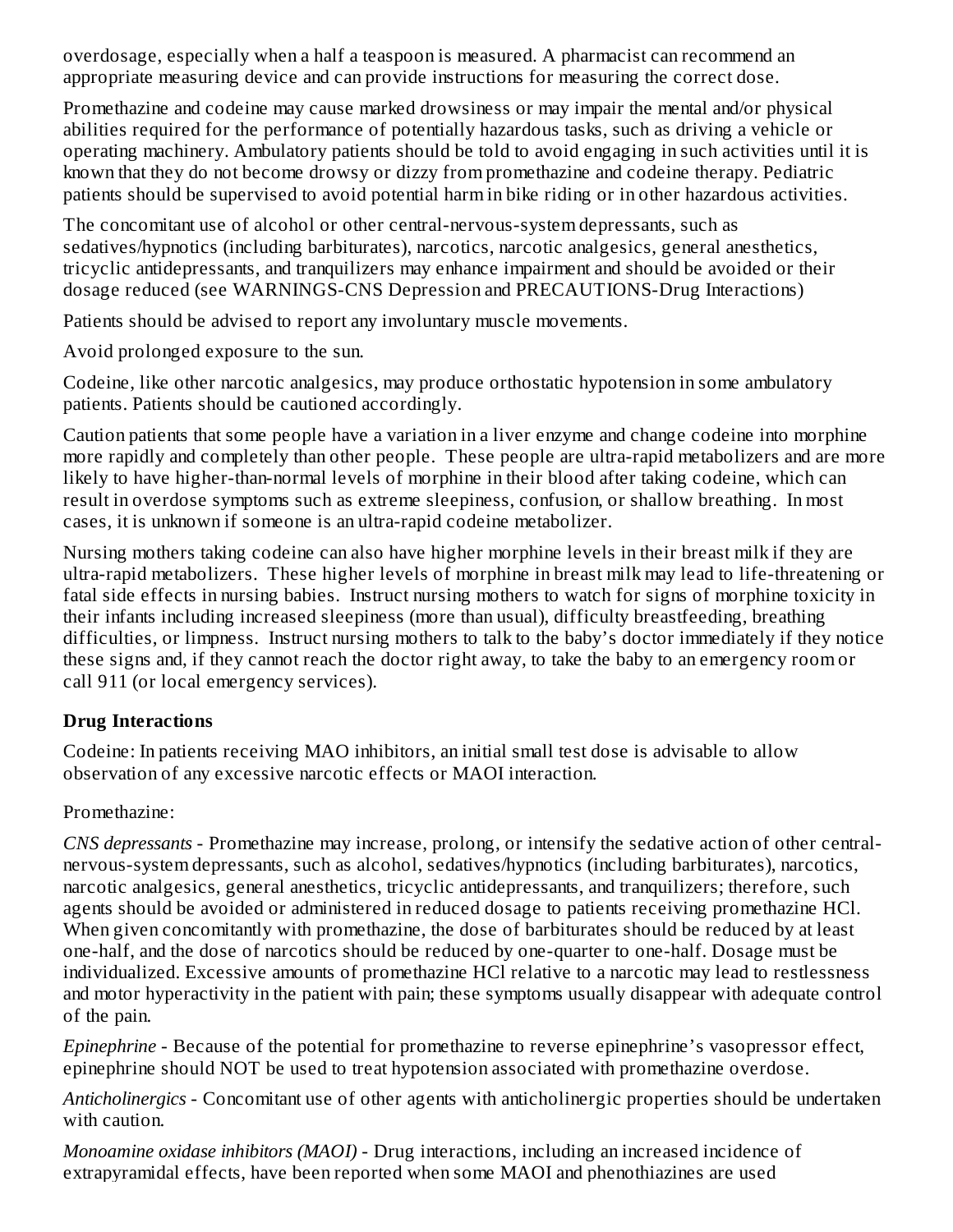concomitantly.

## **Drug/Laboratory Test Interactions**

Because narcotic analgesics may increase biliary tract pressure with resultant increases in plasma amylase or lipase levels, determination of these enzyme levels may be unreliable for 24 hours after a narcotic analgesic has been given.

The following laboratory tests may be affected in patients who are receiving therapy with promethazine hydrochloride.

Pregnancy Tests: Diagnostic pregnancy tests based on immunological reactions between HCG and anti-HCG may result in false-negative or false-positive interpretations.

Glucose Tolerance Test: An increase in blood glucose has been reported in patients receiving promethazine.

# **Carcinogenesis, Mutagenesis, Impairment of Fertility**

Long-term animal studies have not been performed to assess the carcinogenic potential of codeine or of promethazine, nor are there other animal or human data concerning carcinogenicity, mutagenicity, or impairment of fertility with these agents. Codeine has been reported to show no evidence of carcinogenicity or mutagenicity in a variety of test systems, including the micronucleus and sperm abnormality assays and the Salmonella assay. Promethazine was nonmutagenic in the Salmonella test system of Ames.

# **Pregnancy**

Teratogenic Effects

Pregnancy Category C.

*Codeine:* A study in rats and rabbits reported no teratogenic effect of codeine administered during the period of organogenesis in doses ranging from 5 to 120 mg/kg. In the rat, doses at the 120-mg/kg level, in the toxic range for the adult animal, were associated with an increase in embryo resorption at the time of implantation. In another study a single 100-mg/kg dose of codeine administered to pregnant mice reportedly resulted in delayed ossification in the offspring.

There are no studies in humans, and the significance of these findings to humans, if any, is not known.

*Promethazine:* Teratogenic effects have not been demonstrated in rat-feeding studies at doses of 6.25 and 12.5 mg/kg of promethazine HCl. These doses are from approximately 2.1 to 4.2 times the maximum recommended total daily dose of promethazine for a 50-kg subject, depending upon the indication for which the drug is prescribed. Daily doses of 25 mg/kg intraperitoneally have been found to produce fetal mortality in rats.

Specific studies to test the action of the drug on parturition, lactation, and development of the animal neonate were not done, but a general preliminary study in rats indicated no effect on these parameters. Although antihistamines have been found to produce fetal mortality in rodents, the pharmacological effects of histamine in the rodent do not parallel those in man. There are no adequate and wellcontrolled studies of promethazine in pregnant women.

Promethazine and codeine should be used during pregnancy only if the potential benefit justifies the potential risk to the fetus.

### Nonteratogenic Effects

Dependence has been reported in newborns whose mothers took opiates regularly during pregnancy. Withdrawal signs include irritability, excessive crying, tremors, hyperreflexia, fever, vomiting, and diarrhea. Signs usually appear during the first few days of life.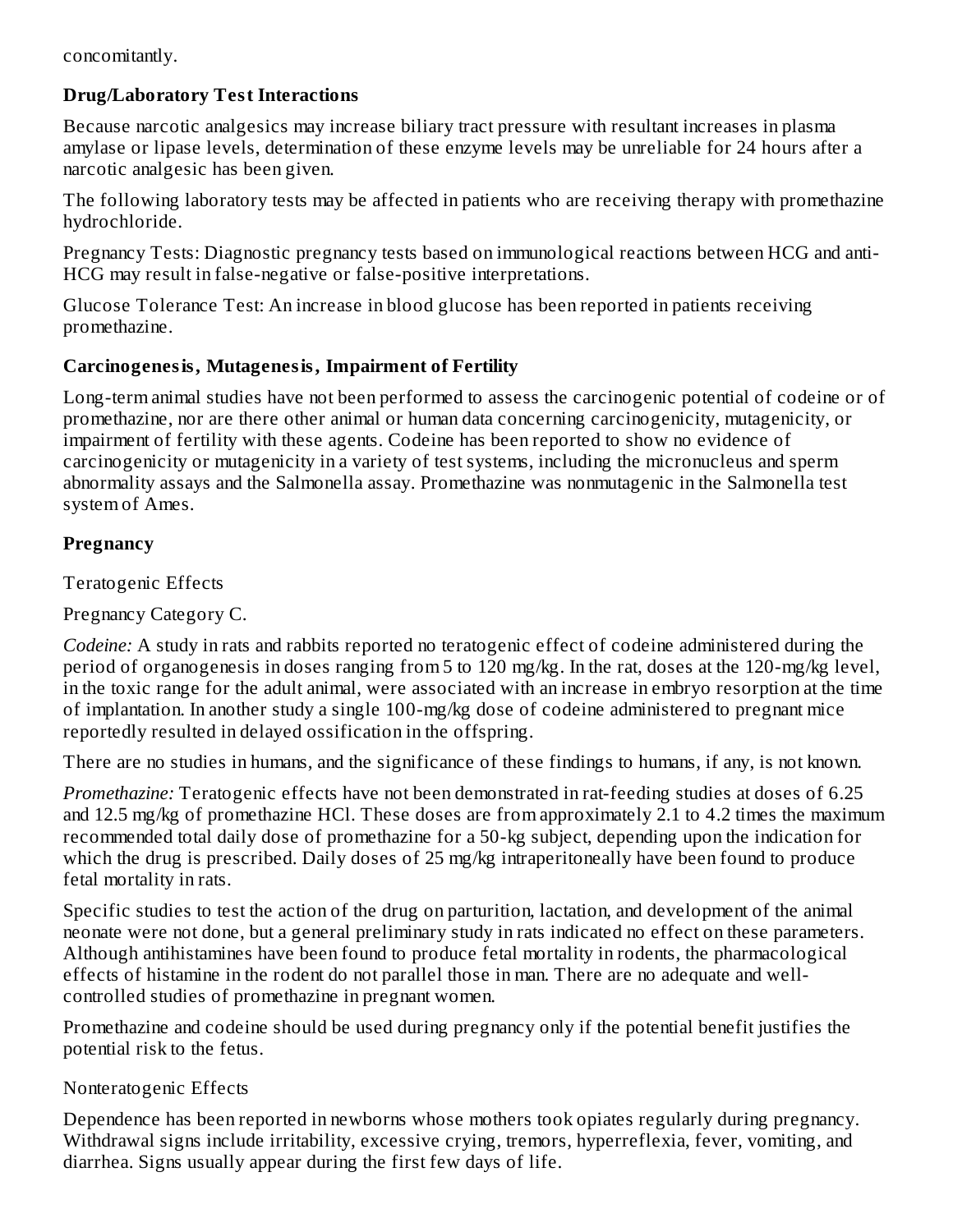Promethazine administered to a pregnant woman within two weeks of delivery may inhibit platelet aggregation in the newborn.

### **Labor and Delivery**

Narcotic analgesics cross the placental barrier. The closer to delivery and the larger the dose used, the greater the possibility of respiratory depression in the newborn. Narcotic analgesics should be avoided during labor if delivery of a premature infant is anticipated. If the mother has received narcotic analgesics during labor, newborn infants should be observed closely for signs of respiratory depression. Resuscitation may be required (see OVERDOSAGE).

Limited data suggest that use of promethazine hydrochloride during labor and delivery does not have an appreciable effect on the duration of labor or delivery and does not increase the risk of need for intervention in the newborn.

The effect of promethazine and/or codeine on later growth and development of the newborn is unknown.

# **Nursing Mothers**

It is not known whether promethazine is excreted in human milk.

Codeine is secreted into human milk. In women with normal codeine metabolism (normal CYP2D6 activity), the amount of codeine secreted into human milk is low and dose-dependent. Despite the common use of codeine products to manage postpartum pain, reports of adverse events in infants are rare. However, some women are ultra-rapid metabolizers of codeine. These women achieve higherthan-expected serum levels of codeine's active metabolite, morphine, leading to higher-than-expected levels of morphine in breast milk and potentially dangerously high serum morphine levels in their breastfed infants. Therefore, maternal use of codeine can potentially lead to serious adverse reactions, including death, in nursing infants.

The prevalence of this CYP2D6 phenotype varies widely and has been estimated at 0.5 to 1% in Chinese and Japanese, 0.5 to 1% in Hispanics, 1-10% in Caucasians, 3% in African Americans, and 16- 28% in North Africans, Ethiopians and Arabs. Data is not available for other ethnic groups.

The risk of infant exposure to codeine and morphine through breast milk should be weighed against the benefits of breastfeeding for both the mother and baby. Caution should be exercised when codeine is administered to a nursing woman. If a codeine containing product is selected, the lowest dose should be prescribed for the shortest period of time to achieve the desired clinical effect. Mothers using codeine should be informed about when to receive immediate medical care and how to identify the signs and symptoms of neonatal toxicity, such as drowsiness or sedation, difficulty breastfeeding, breathing difficulties, and decreased tone, in their baby. Nursing mothers who are ultra-rapid metabolizers may also experience overdose symptoms such as extreme sleepiness, confusion or shallow breathing. Prescribers should closely monitor mothers-infant pairs and notify treating pediatricians about the use of codeine during breastfeeding. (See PRECAUTIONS – General – Ultra-rapid metabolizers of Codeine).

Caution should be exercised when promethazine hydrochloride and codeine phosphate syrup is administered to a nursing woman.

# **Pediatric Us e**

### **The combination of promethazine hydrochloride and codeine phosphate is contraindicated in pediatric patients less than 6 years of age, becaus e the combination may caus e fatal respiratory depression in this age population** (see WARNINGS Box Warning and Use in Pediatric Patients).

The combination of promethazine hydrochloride and codeine phosphate should be used with caution in pediatric patient 6 years and older (see WARNINGS – Use in Pediatric Patients).

### **Geriatric Us e**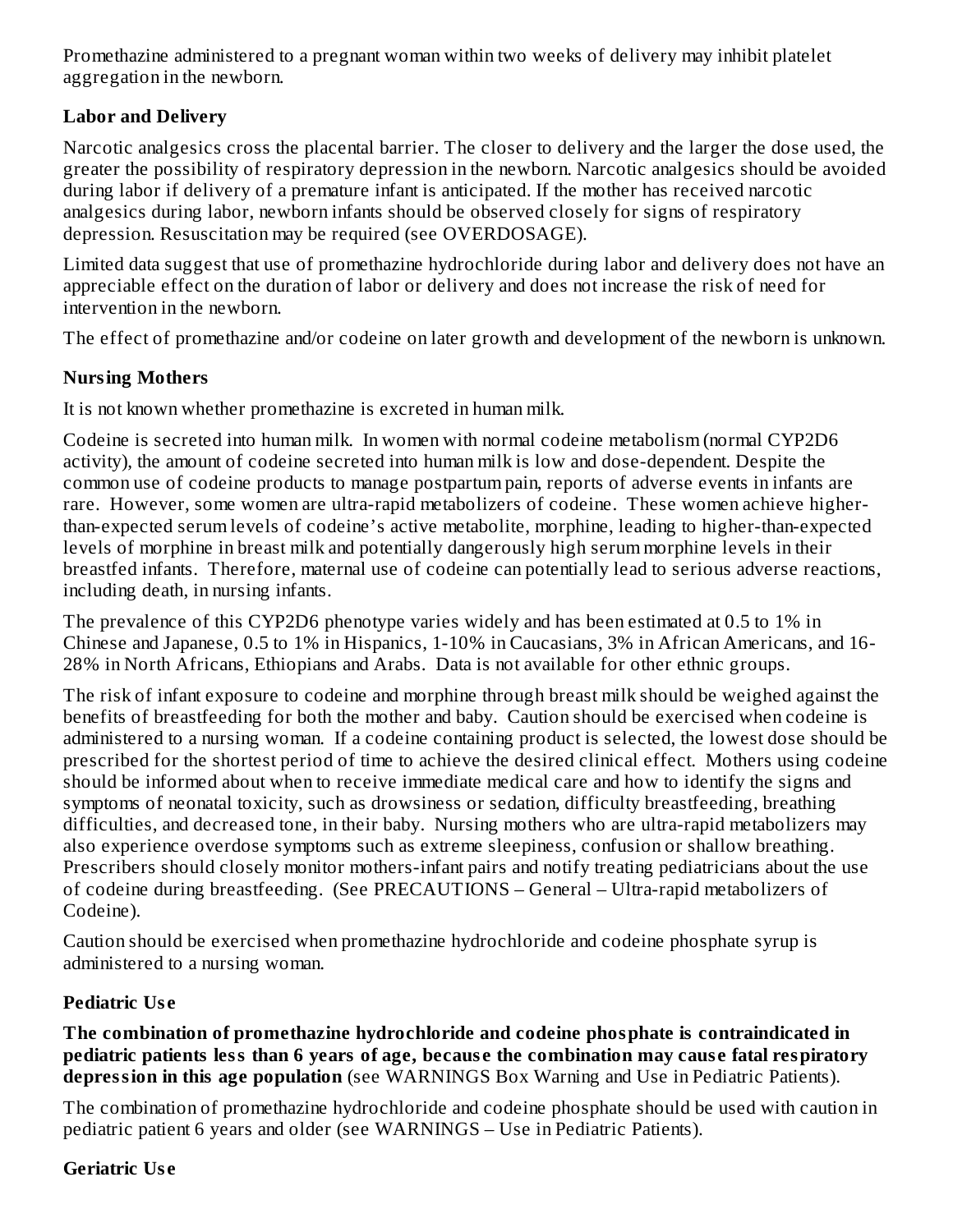Clinical studies of promethazine hydrochloride and codeine phosphate syrup did not include sufficient numbers of subjects aged 65 and over to determine whether they respond differently from younger subjects. Other reported clinical experience has not identified differences in responses between the elderly and younger patients. In general, dose selection for an elderly patient should be cautious, usually starting at the low end of the dosing range, reflecting the greater frequency of decreased hepatic, renal or cardiac function, and of concomitant disease or other drug therapy.

Sedating drugs may cause confusion and over-sedation in the elderly; elderly patients generally should be started on low doses of Promethazine Hydrochloride and Codeine Phosphate Syrup and observed closely.

# **ADVERSE REACTIONS**

# **Codeine:**

Nervous System - CNS depression, particularly respiratory depression, and to a lesser extent circulatory depression; light-headedness, dizziness, sedation, euphoria, dysphoria, headache, transient hallucination, disorientation, visual disturbances, and convulsions.

Cardiovascular - Tachycardia, bradycardia, palpitation, faintness, syncope, orthostatic hypotension (common to narcotic analgesics).

Gastrointestinal - Nausea, vomiting, constipation, and biliary tract spasm. Patients with chronic ulcerative colitis may experience increased colonic motility; in patients with acute ulcerative colitis, toxic dilation has been reported.

Genitourinary - Oliguria, urinary retention; antidiuretic effect has been reported (common to narcotic analgesics).

Allergic - Infrequent pruritus, giant urticaria, angioneurotic edema, and laryngeal edema.

Other - Flushing of the face, sweating and pruritus (due to opiate-induced histamine release); weakness.

# **Promethazine:**

Central Nervous System - Drowsiness is the most prominent CNS effect of this drug. Sedation, somnolence, blurred vision, dizziness; confusion, disorientation, and extrapyramidal symptoms such as oculogyric crisis, torticollis, and tongue protrusion; lassitude, tinnitus, incoordination, fatigue, euphoria, nervousness, diplopia, insomnia, tremors, convulsive seizures, excitation, catatonic-like states, hysteria. Hallucinations have also been reported.

Cardiovascular-Increased or decreased blood pressure, tachycardia, bradycardia, faintness.

Dermatologic-Dermatitis, photosensitivity, urticaria.

Hematologic-Leukopenia, thrombocytopenia, thrombocytopenic purpura, agranulocytosis.

Gastrointestinal-Dry mouth, nausea, vomiting, jaundice.

Respiratory-Asthma, nasal stuffiness, respiratory depression (potentially fatal) and apnea (potentially fatal). (See WARNINGS-Promethazine; Respiratory Depression.).

Other-Angioneurotic edema. Neuroleptic malignant syndrome (potentially fatal) has also been reported. (See WARNINGS-Promethazine; Neuroleptic Malignant Syndrome.)

Paradoxical Reactions - Hyperexcitability and abnormal movements have been reported in patients following a single administration of promethazine HCl. Consideration should be given to the discontinuation of promethazine HCl and to the use of other drugs if these reactions occur. Respiratory depression, nightmares, delirium, and agitated behavior have also been reported in some of these patients.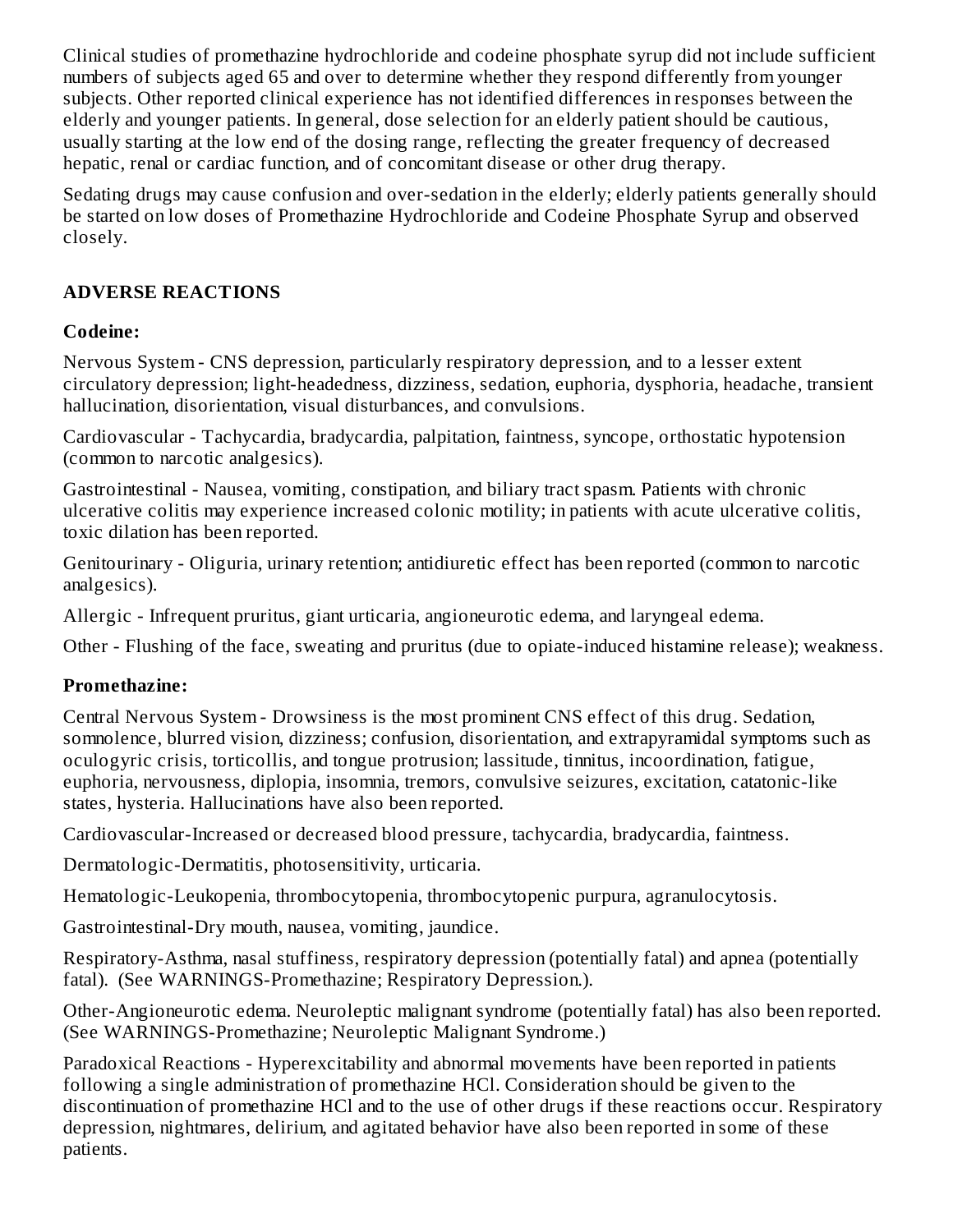### **DRUG ABUSE AND DEPENDENCE**

#### **Controlled Substance**

Promethazine hydrochloride and codeine phosphate syrup is a Schedule V Controlled Substance.

#### **Abus e**

Codeine is known to be subject to abuse; however, the abuse potential of oral codeine appears to be quite low. Even parenteral codeine does not appear to offer the psychic effects sought by addicts to the same degree as heroin or morphine. However, codeine must be administered only under close supervision to patients with a history of drug abuse or dependence.

### **Dependence**

Psychological dependence, physical dependence, and tolerance are known to occur with codeine.

### **OVERDOSAGE**

Codeine: Serious overdose with codeine is characterized by respiratory depression (a decrease in respiratory rate and/or tidal volume, Cheyne-Stokes respiration, cyanosis), extreme somnolence progressing to stupor or coma, skeletal muscle flaccidity, cold and clammy skin, and sometimes bradycardia and hypotension. The triad of coma, pinpoint pupils, and respiratory depression is strongly suggestive of opiate poisoning. In severe overdosage, particularly by the intravenous route, apnea, circulatory collapse, cardiac arrest, and death may occur. Promethazine is additive to the depressant effects of codeine.

It is difficult to determine what constitutes a standard toxic or lethal dose. However, the lethal oral dose of codeine in an adult is reported to be in the range of 0.5 to 1.0 gram. Infants and children are believed to be relatively more sensitive to opiates on a body-weight basis. Elderly patients are also comparatively intolerant to opiates.

Promethazine: Signs and symptoms of overdosage with promethazine HCl range from mild depression of the central nervous system and cardiovascular system to profound hypotension,

respiratory depression, unconsciousness, and sudden death. Other reported reactions include hyperreflexia, hypertonia, ataxia, athetosis, and extensor-plantar reflexes (Babinski reflex).

Stimulation may be evident, especially in children and geriatric patients. Convulsions may rarely occur. A paradoxical-type reaction has been reported in children receiving single doses of 75 mg to 125 mg orally, characterized by hyperexcitability and nightmares.

Atropine-like signs and symptoms - dry mouth, fixed dilated pupils, flushing, as well as gastrointestinal symptoms may occur.

**Treatment:** The treatment of overdosage with promethazine and codeine is essentially symptomatic and supportive. Only in cases of extreme overdosage or individual sensitivity do vital signs including respiration, pulse, blood pressure, temperature, and EKG need to be monitored. Activated charcoal orally or by lavage may be given, or sodium or magnesium sulfate orally as a cathartic. Attention should be given to the reestablishment of adequate respiratory exchange through provision of a patent airway and institution of assisted or controlled ventilation. The narcotic antagonist, naloxone hydrochloride, may be administered when significant respiratory depression occurs with promethazine and codeine; any depressant effects of promethazine are not reversed with naloxone. Diazepam may be used to control convulsions. Avoid analeptics, which may cause convulsions. Acidosis and electrolyte losses should be corrected. A rise in temperature or pulmonary complications may signal the need for institution of antibiotic therapy.

Severe hypotension usually responds to the administration of norepinephrine or phenylephrine. EPINEPHRINE SHOULD NOT BE USED, since its use in a patient with partial adrenergic blockade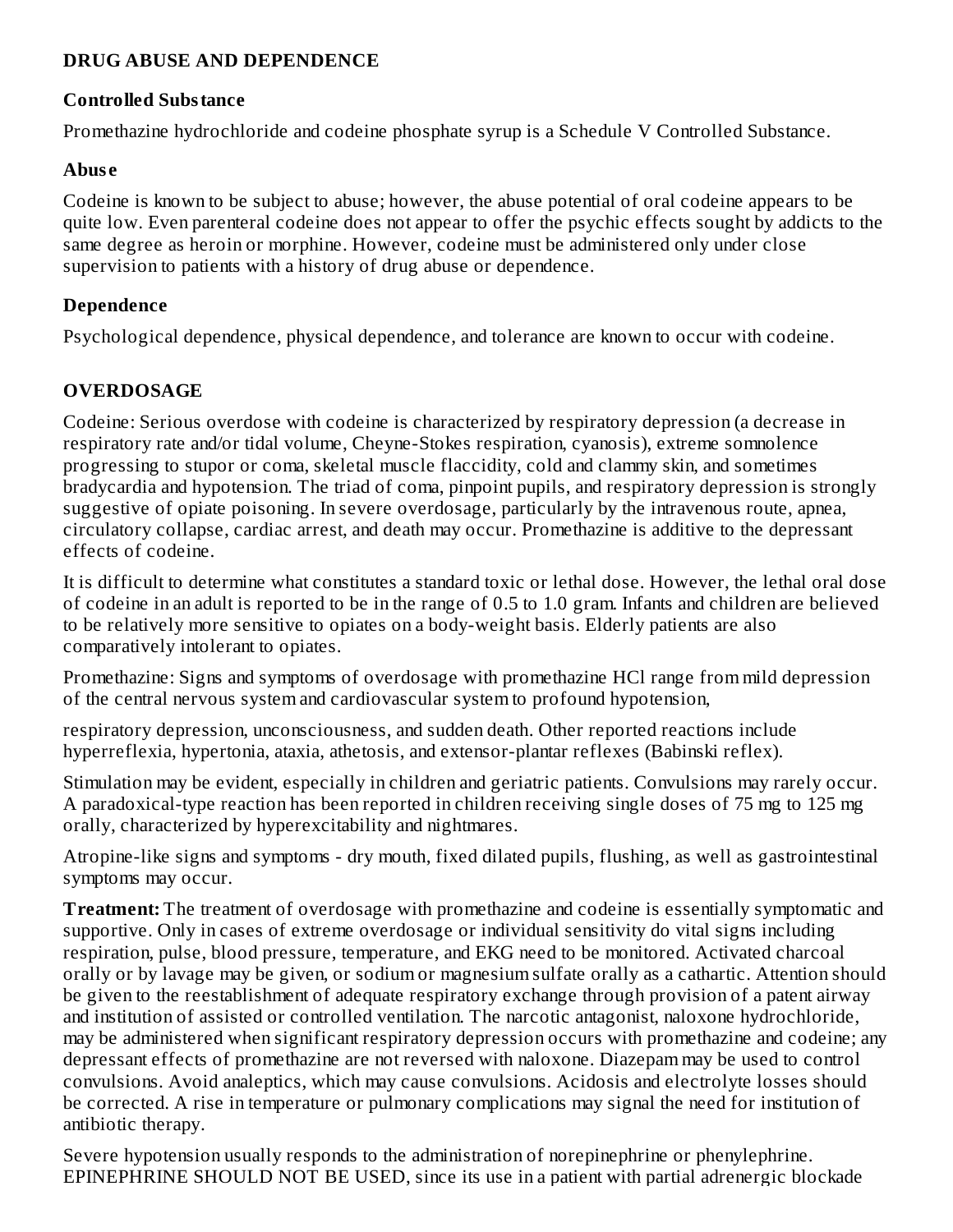may further lower the blood pressure.

Limited experience with dialysis indicates that it is not helpful.

### **DOSAGE AND ADMINISTRATION**

#### **The combination of promethazine hydrochloride and codeine phosphate is contraindicated in pediatric patients less than 6 years of age, becaus e the combination may caus e fatal respiratory depression in this age population.**

It is important that promethazine hydrochloride and codeine phosphate syrup is measured with an accurate measuring device (see PRECAUTIONS-Information for Patients). A household teaspoon is not an accurate measuring device and could lead to overdosage, especially when half a teaspoon is to be measured. It is strongly recommended that an accurate measuring device be used. A pharmacist can provide an appropriate device and can provide instructions for measuring the correct dose.

The average effective dose for adults and children (12 years and over) is: 1 teaspoonful (5mL) every 4 to 6 hours, not to exceed 30 mL in 24 hours.

The average effective dose for children 6 years to under 12 years of age is  $\frac{1}{2}$  to 1 teaspoonful (2.5 mL to 5 mL) every 4 to 6 hours, not to exceed 30 mL in 24 hours.

### **HOW SUPPLIED**

Promethazine Hydrochloride and Codeine Phosphate Syrup contains promethazine hydrochloride 6.25 mg/5 mL, codeine phosphate 10 mg/5 mL and alcohol 7 percent, and is available in 4 fluid ounce (118 mL), 8 fluid ounce (237 mL), and pint (473 mL) bottles.

Store at 20 - 25°C (68 - 77°F) [see USP Controlled Room Temperature].

Dispense in a tight, light-resistant container as defined in the USP.

Manufactured by Actavis Mid Atlantic LLC 7205 Windsor Blvd. Baltimore, MD 21244 USA

Repackaged by Rebel Distributors Corp Thousand Oaks, CA 91320

**Principal Display Panel**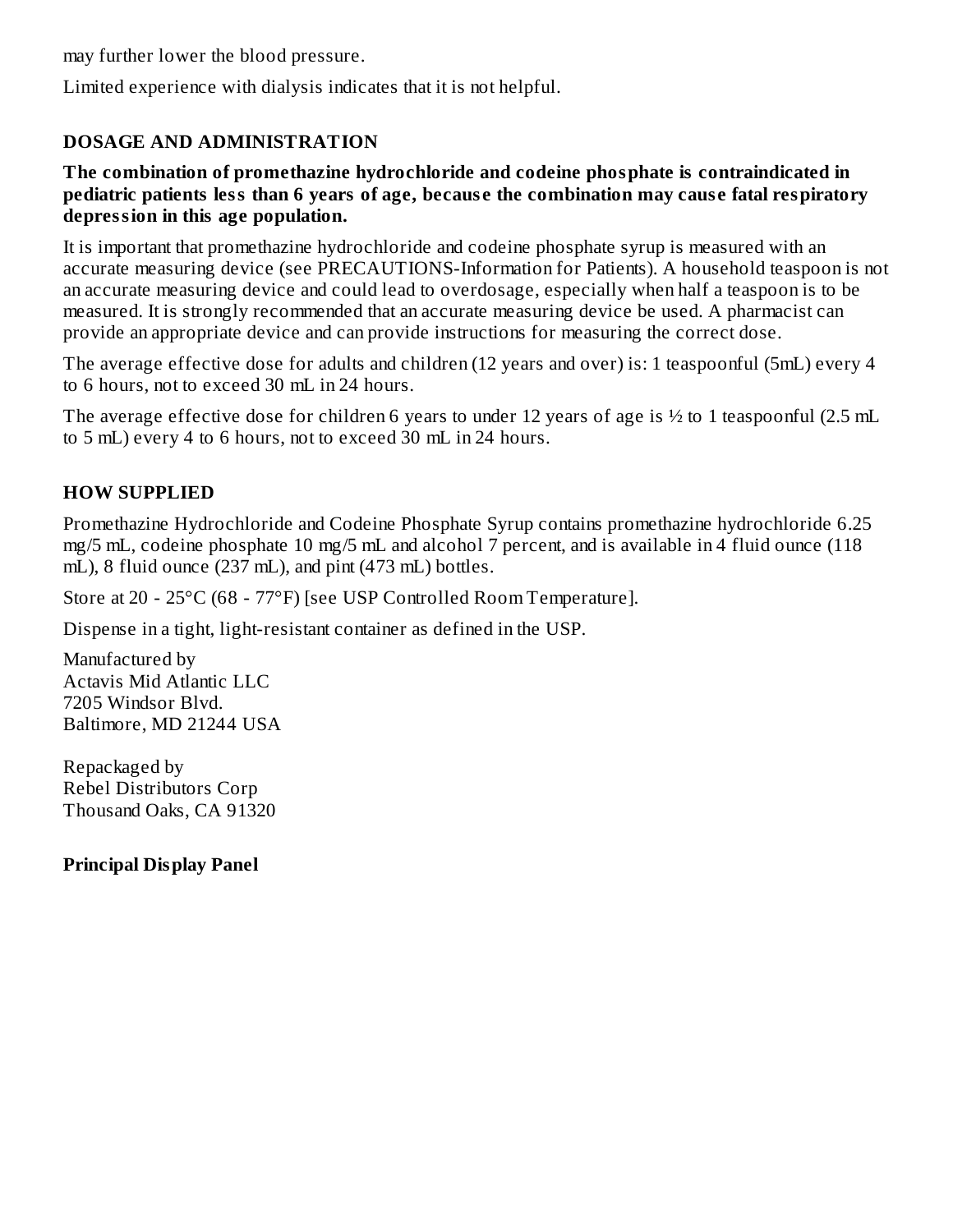| Peel<br>Peel                                                                                                                                                                                                                                                 |                                                                                                                                                                                                                                                                                                                      | Peel                                                                                                                                                                            | Peel                                                                                                      |
|--------------------------------------------------------------------------------------------------------------------------------------------------------------------------------------------------------------------------------------------------------------|----------------------------------------------------------------------------------------------------------------------------------------------------------------------------------------------------------------------------------------------------------------------------------------------------------------------|---------------------------------------------------------------------------------------------------------------------------------------------------------------------------------|-----------------------------------------------------------------------------------------------------------|
| 4oz<br>ă<br>20p<br>Prometh/Cod<br>000000.410<br>g<br>8888<br>42254<br>eth/Cod<br>druks<br>dnuks<br>/92'9<br>9.25/<br>š<br>Date:<br>Date:<br>Buu <sub>OL</sub><br>Buug<br>AWP:\$18.10<br>AWP:\$18.10<br>Hx#<br>习事<br>00/00/00<br>00/00/00<br>Master<br>Master | PHYSICIAN PARTNER.<br>NDC 42254-140-04<br><b>CISTRIBUTORS CORP.</b><br>Prometh/Cod 6.25/10mg<br>4oz.<br>₽<br>š<br>Syrup<br>E<br><b>MINITED</b><br>00000<br>00/00/00<br>Each 5ml (1tsp) contains: Codeine<br>Phosphate 10mg and Promethazine HCI<br>6.25mg. Alcohol 7%<br>ワレ<br>See bottle insert.                    | 종<br>20 <sub>b</sub><br>Prometh/Coc<br>410'<br>00000<br>42254<br>dnuks<br>140-04<br>140-04<br>6.25/<br><b>Date:</b><br>бшо<br>AWP:\$18.10<br>H×#<br><b>W Master</b><br>DOVDO/DO | 요<br>rometh/Cod<br>dnuks<br>Φ<br>묳<br>SE/10mg<br><b>Date:</b><br>AWP \$18.10<br>Rx#<br>00/00/00<br>Master |
| <b>FIX#Master</b>                                                                                                                                                                                                                                            | Product ID: SP014004<br><b>RX Only</b><br>Mfr. By: Actavis MidAtlantic LLC 1877 Kawai Road Lincolnton, NC 28092 USA<br>Distributed by: Physician Partner, Thousand Oaks, CA 91320 www.physicianpartner.com<br>Store at controlled room temperature 15°-30°C (59°-86°F) Keep medication out of the reach of children. |                                                                                                                                                                                 |                                                                                                           |

# **PROMETH WITH CODEINE**

promethazine hydrochloride and codeine phosphate syrup

| promethazine hydrochloride and codeine phosphate syrup                                                                       |                                          |                     |  |                 |                    |  |
|------------------------------------------------------------------------------------------------------------------------------|------------------------------------------|---------------------|--|-----------------|--------------------|--|
|                                                                                                                              |                                          |                     |  |                 |                    |  |
| <b>Product Information</b>                                                                                                   |                                          |                     |  |                 |                    |  |
| Product Type                                                                                                                 | <b>HUMAN PRESCRIPTION</b><br><b>DRUG</b> | Item Code (Source)  |  | NDC:42254-      | 140(NDC:0472-1627) |  |
| <b>Route of Administration</b>                                                                                               | ORAL                                     | <b>DEA Schedule</b> |  | CV              |                    |  |
|                                                                                                                              |                                          |                     |  |                 |                    |  |
|                                                                                                                              |                                          |                     |  |                 |                    |  |
| <b>Active Ingredient/Active Moiety</b>                                                                                       |                                          |                     |  |                 |                    |  |
| <b>Basis of Strength</b><br><b>Ingredient Name</b>                                                                           |                                          |                     |  |                 | Strength           |  |
| Promethazine Hydrochloride (UNII: R61ZEH7I1I) (Promethazine - UNII:FF28EJQ494)<br>Promethazine Hydrochloride 6.25 mg in 5 mL |                                          |                     |  |                 |                    |  |
| Codeine Phosphate (UNII: GSL05Y1MN6) (Codeine - UNII:Q830PW7520)<br>Codeine Phosphate                                        |                                          |                     |  | 10 mg in $5$ mL |                    |  |
|                                                                                                                              |                                          |                     |  |                 |                    |  |
|                                                                                                                              |                                          |                     |  |                 |                    |  |
| <b>Inactive Ingredients</b>                                                                                                  |                                          |                     |  |                 |                    |  |
| <b>Ingredient Name</b>                                                                                                       |                                          |                     |  |                 | Strength           |  |
| CITRIC ACID MONOHYDRATE (UNII: 2968 PHW8 QP)                                                                                 |                                          |                     |  |                 |                    |  |
| corn syrup (UNII: 9G5L16BK6N)                                                                                                |                                          |                     |  |                 |                    |  |
| D&C RED NO. 33 (UNII: 9DBA0SBB0L)                                                                                            |                                          |                     |  |                 |                    |  |
|                                                                                                                              | FD&C BLUE NO. 1 (UNII: H3R47K3TBD)       |                     |  |                 |                    |  |
| <b>METHYLPARABEN (UNII: A2I8C7HI9T)</b>                                                                                      |                                          |                     |  |                 |                    |  |